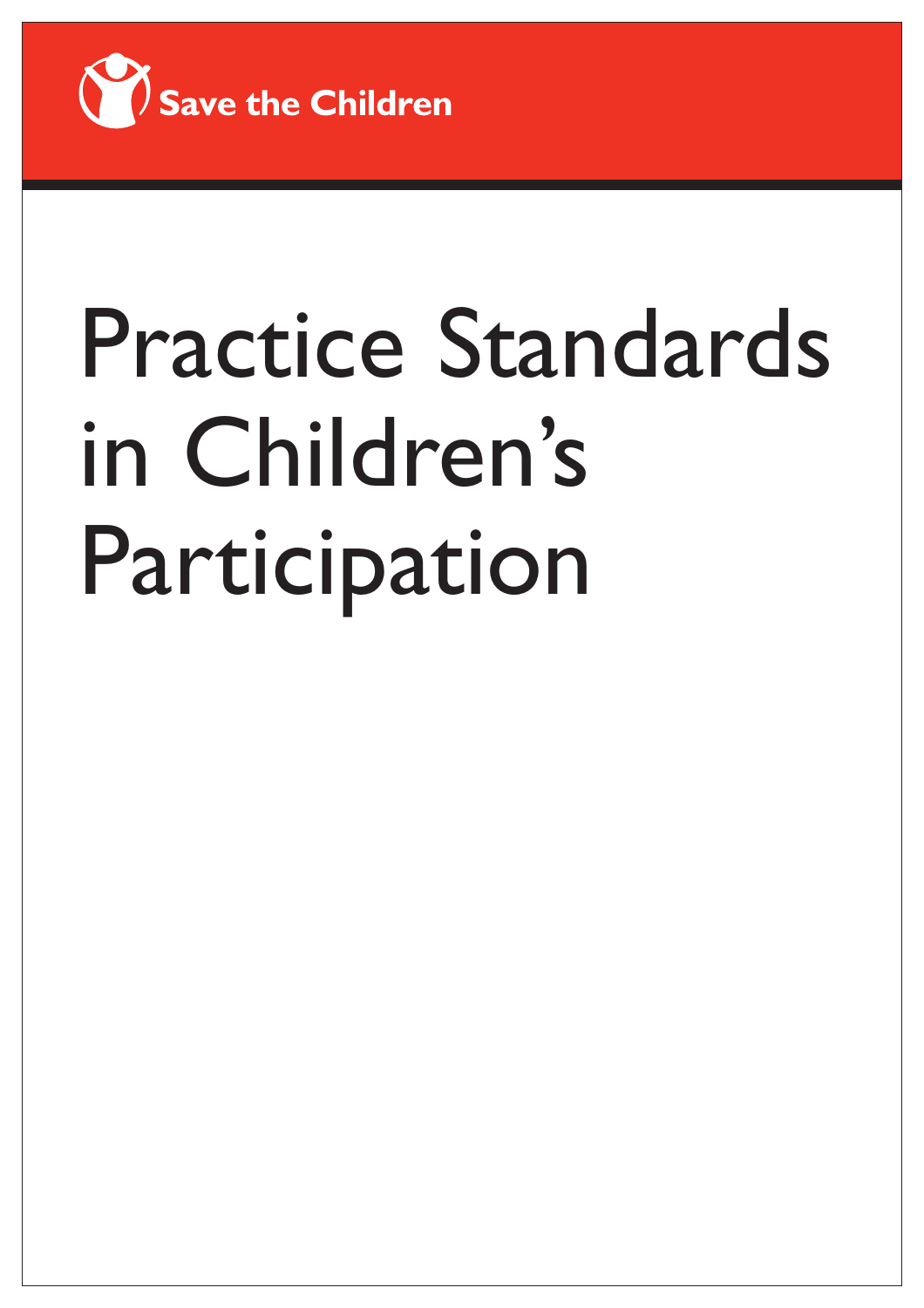**The International Save the Children Alliance is the world's leading independent children's rights organisation, with members in 27 countries and operational programmes in more than 100.We fight for children's rights and deliver lasting improvements to children's lives worldwide.**

#### **Vision**

Save the Children works for a world:

- that respects and values each child
- that listens to children and learns
- where all children have hope and opportunity.

#### **Mission**

Save the Children fights for children's rights. We deliver immediate and lasting improvements to children's lives worldwide.

Produced on behalf of the International Save the Children Alliance by Save the Children UK 1 St John's Lane London EC1M 4AR

The printing of this document has been made possible with the support of the Ministry of Development Cooperation, Government of the Netherlands.

First published 2005

© International Save the Children Alliance 2005

Registered Charity No. 10768220

Further copies downloadable from www.savethechildren.net

This publication is copyright, but may be reproduced by any method without fee or prior permission for teaching purposes, but not for resale. For copying in any other circumstances, prior written permission must be obtained from the publisher, and a fee may be payable.

Typeset by Grasshopper Design Company

Printed by Printflow Limited, UK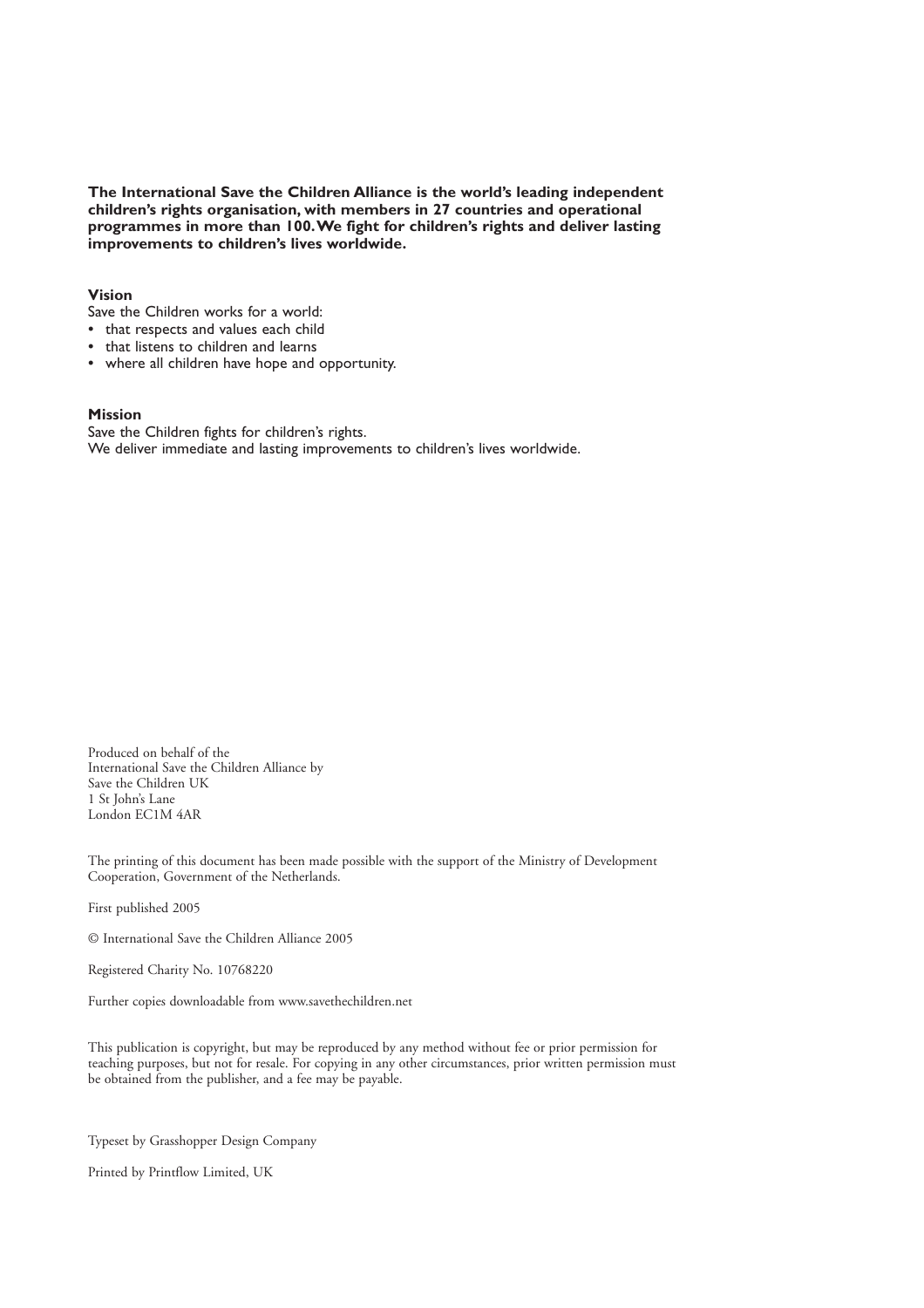# **Introduction to practice standards in child participation**

# **What are practice standards?**

Practice standards<sup>1</sup> are statements that describe an expected level of performance. These practice standards state what children and others can expect of Save the Children's practice in child participation. They are designed to apply to all Save the Children's child participation work and represent minimum expectations of the ways in which staff will behave and operate.

These practice standards have been developed through years of experience supporting children's participation at both the local and global levels. This final set of standards is based on feedback and consultations with Save the Children staff, partner organisations and children in various countries and community settings.

# **Why practice standards?**

The primary purpose of these practice standards is to ensure consistent, high quality child participation practice throughout Save the Children's programmes. They aim to provide a framework that gives guidance and direction first and foremost to field staff in continuously improving their participatory practice. They are also intended for sharing with partners and others as the basis for dialogue about ways to ensure meaningful children's participation.

The standards can be used to:

- assist Save the Children staff in assessing their practice in child participation and identifying areas of improvement
- inform training and other approaches to competency that ensures that staff working with children have the attitudes, skills and confidence required to deliver the practice standards
- provide a basis for accountability and challenge if practice falls below a certain standard
- review and evaluate current practice and identify goals for the future
- establish a safe and meaningful environment for the participation of children and minimise the risk to children from involvement in participatory practice
- share Save the Children's understanding of meaningful children's participation with children's organisations and other partners.

# **Using these practice standards**

These practice standards are intended to guide the practice of staff working to support children's participation. Each standard is accompanied by a set of criteria that can be used as indicators to see whether or not the standard is being met.

The standards are designed to be relevant and achievable. At the same time, given the enormous

<sup>1</sup> Also known as 'minimum quality standards' or 'key elements'.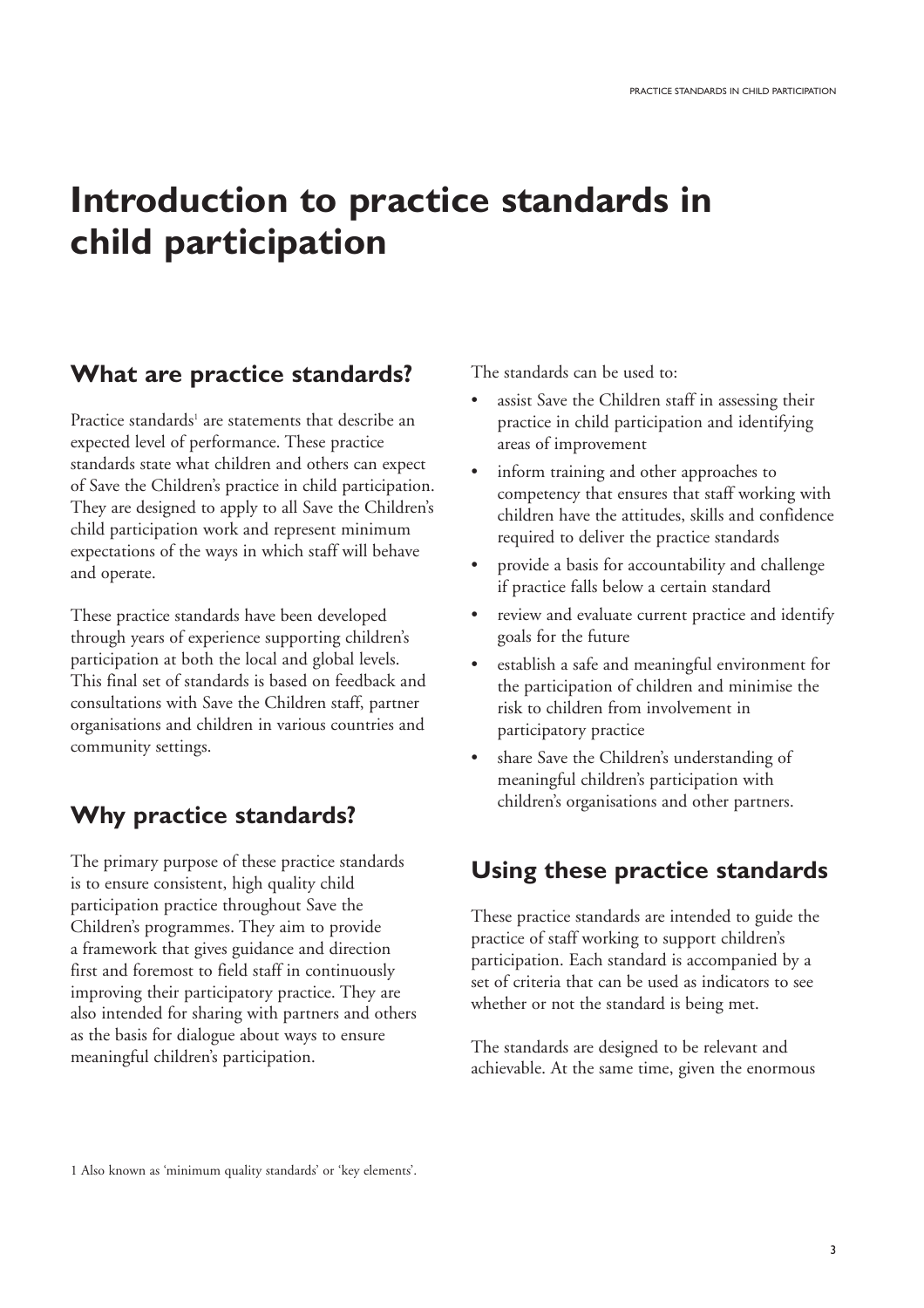variation in country contexts and circumstances, they will also need to be adapted to fit local conditions. There must always be a clear understanding of the implications relating to local social, economic, cultural and traditional practices, as well as to the age and maturity of the child.

Save the Children staff should use these practice standards in conjunction with the organisation's child protection policy.

# **Guiding principles**

Save the Children supports meaningful, good quality children's participation that gives children a genuine opportunity to express their views, be involved in decisions or take action.

The practice standards should be interpreted within the context of the following general principles derived from the UN Convention on the Rights of the Child.

- Children have rights to be listened to, to freely express their views on all matters that affect them, and to freedom of expression, thought, association and access to information.
- Measures should be put in place to encourage and facilitate their participation in accordance with their age and maturity.
- Participation should promote the best interest of the child and enhance the personal development of each child.
- All children have equal rights to participation without discrimination.
- All children have the right to be protected from manipulation, violence, abuse and exploitation.

# **Definitions**

#### **Child/Young person**

Following the UN Convention on the Rights of the Child, a child means every human being below the age of eighteen years.

#### **Participation**

Participation is about having the opportunity to express a view, influencing decision-making and achieving change. Children's participation is an informed and willing involvement of all children, including the most marginalised and those of different ages and abilities, in any matter concerning them either directly or indirectly. Children's participation is a way of working and an essential principle that cuts across all programmes and takes place in all arenas – from homes to government, from local to international levels.

#### **Overview of practice standards in child participation**

#### **Standard 1**

An ethical approach: transparency, honesty and accountability

**Standard 2**  Children's participation is relevant and voluntary

**Standard 3**  A child-friendly, enabling environment

**Standard 4**  Equality of opportunity

**Standard 5**  Staff are effective and confident

**Standard 6** Participation promotes the safety and protection of children

**Standard 7**  Ensuring follow-up and evaluation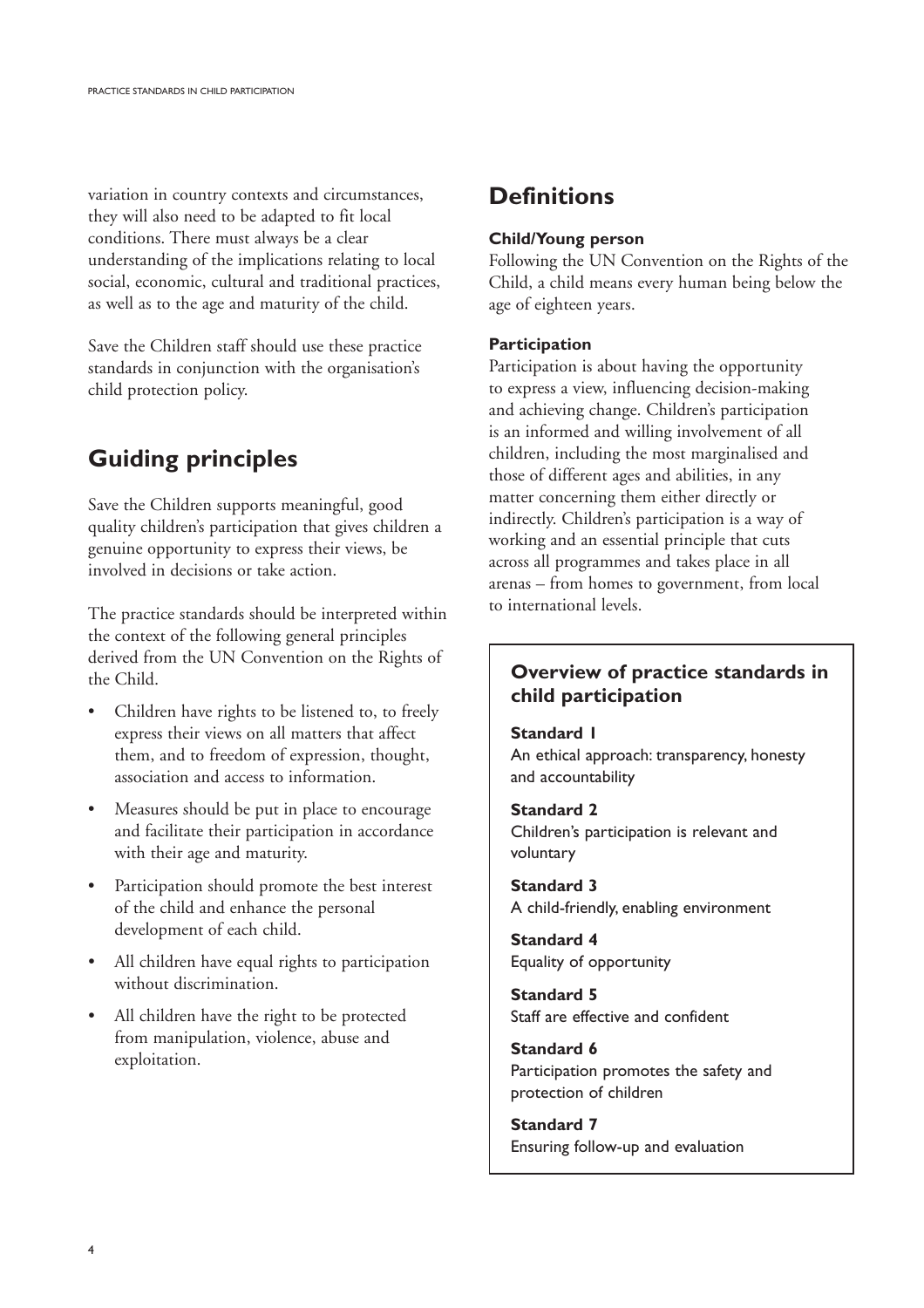# **Standard I An ethical approach: transparency, honesty and accountability**

#### **What**

Adult organisations and workers are committed to ethical participatory practice and to the primacy of children's best interests.

### **Why**

There are inevitable imbalances in power and status between adults and children. An ethical approach is needed in order for children's participation to be genuine and meaningful.

- Girls and boys are able to freely express their views and opinions and have them treated with respect.
- There is clarity of purpose about children's participation and honesty about its parameters. Children understand how much impact they can have on decision-making and who will make the final decision.
- The roles and responsibilities of all involved (children and adults) are clearly outlined, understood and agreed upon.
- Clear goals and targets are agreed upon with the children concerned.
- Children are provided with, and have access to, relevant information regarding their involvement.
- Children are involved from the earliest possible stage and are able to influence the design and content of participatory processes.
- 'Outside' adults involved in any participatory processes are sensitised to working with children, clear about their role and willing to listen and learn.
- Organisations and workers are accountable to children for the commitments they make.
- Where the process of involvement requires representation from a wider group of children, the selection of representatives will be based on principles of democracy and non-discrimination.
- The barriers and challenges that participating children may have faced in other spheres of their lives are considered and discussed with the children involved to reduce any potential negative impacts from their participation.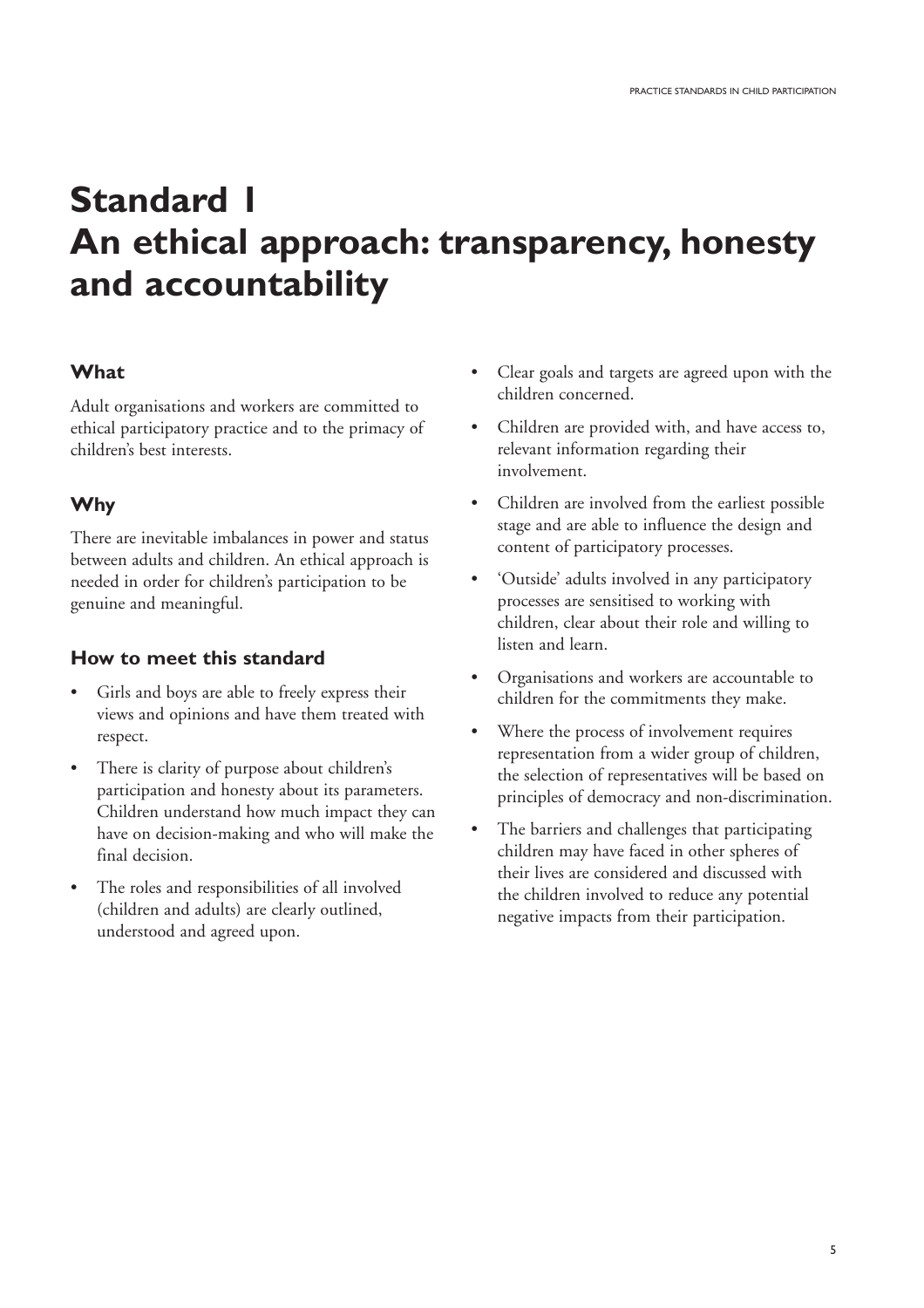# **Standard 2 Children's participation is relevant and voluntary**

#### **What**

Children participate in processes and address issues that affect them – either directly or indirectly – and have the choice as to whether to participate or not.

#### **Why**

Children's participation should build on their personal knowledge – the information and insights that children have about their own lives, their communities and the issues that affect them. Recognising their other commitments, children participate on their own terms and for lengths of time chosen by them.

- The issues are of real relevance to the children being involved and draw upon their knowledge, skills and abilities.
- Children are involved in setting the criteria for selection and representation for participation.
- Children have time to consider their involvement and processes are established to ensure that they are able to give their personal, informed consent to their participation.
- Children's participation is voluntary and they can withdraw at any time they wish.
- Children are involved in ways, at levels and at a pace appropriate to their capacities and interests.
- Children's other time commitments are respected and accommodated (eg, to home, work and school).
- Ways of working and methods of involvement incorporate, and build on, supportive local structures, knowledge and practice and take into consideration social, economic, cultural and traditional practices.
- Support from key adults in children's lives (eg, parents/guardians, teachers) is gained to ensure wider encouragement and assistance for the participation of girls and boys.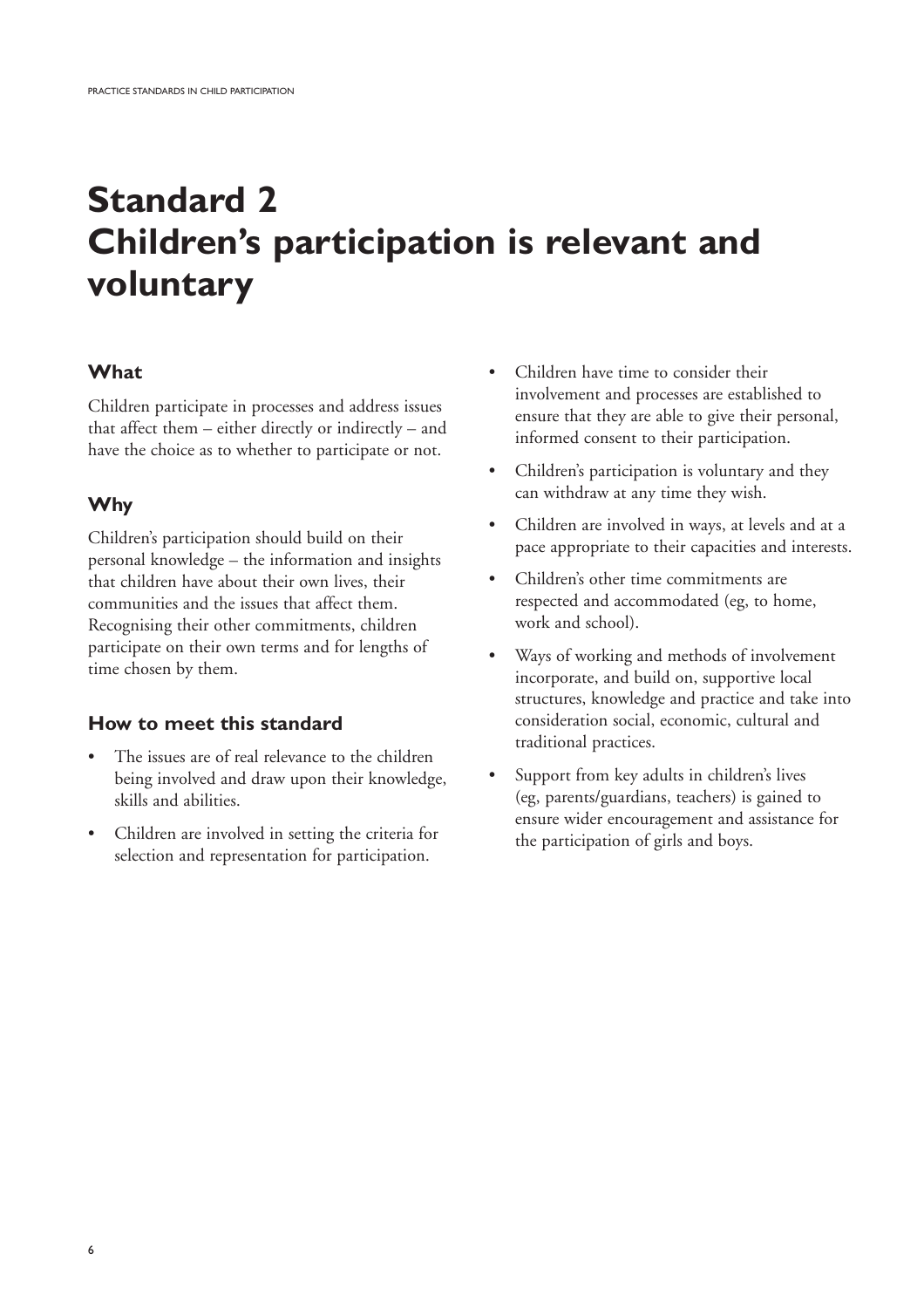# **Standard 3 A child-friendly, enabling environment**

### **What**

Children experience a safe, welcoming and encouraging environment for their participation.

# **Why**

The quality of children's participation and their ability to benefit from it are strongly influenced by the efforts made to create a positive environment for their participation.

- Ways of working build the self-esteem and self-confidence of boys and girls of different ages and abilities so that they feel they are able to contribute and that they have valid experience and views to contribute.
- Methods of involvement are developed in partnership with children so that they reflect their preferred mediums of expression.
- Sufficient time and resources are made available for quality participation and children are properly supported to prepare for their participation.
- Adults (including children's own parents/ guardians) are sensitised to understand the value of children's participation and are enabled to play a positive role in supporting it (eg, through awareness-raising, reflection and capacitybuilding).
- Child-friendly meeting places are used where girls and boys feel relaxed, comfortable and have access to the facilities they need. The meeting places must be accessible to children with disabilities.
- Organisational or official procedures are designed/modified to facilitate (rather than intimidate) children and make less experienced boys and girls feel welcome.
- Support is provided where necessary to share information and/or build skills and capacity to enable children, individually and collectively, to participate effectively.
- Children are asked what information they need and accessible information is shared with children in good time, in child friendly formats and in languages that the children understand, including children with visual or hearing impairments.
- In situations where children meet with different native/first languages, access to written information and professional interpretation is provided that allows for children's full participation in discussions.
- Non-technical language is used in all discussions involving children and/or all jargon or technical terms are clearly explained.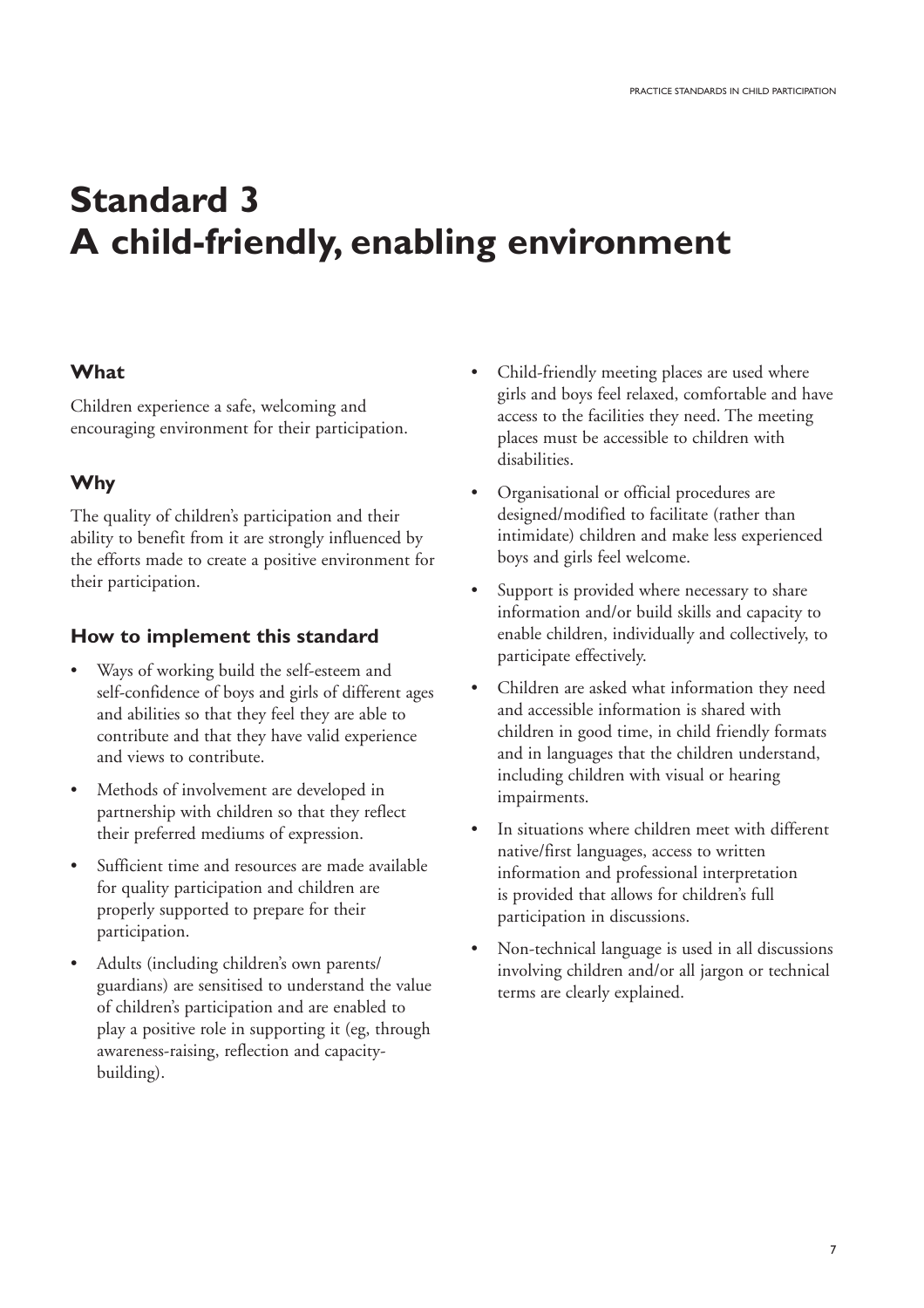# **Standard 4 Equality of opportunity**

#### **What**

Child participation work challenges and does not reinforce existing patterns of discrimination and exclusion. It encourages those groups of children who typically suffer discrimination and who are often excluded from activities to be involved in participatory processes.

### **Why**

Children, like adults, are not a homogeneous group and participation provides for equality of opportunity for all, regardless of the child's age, race, colour, sex, language, religion, political or other opinion, national, ethnic or social origin, property, disability, birth or other status (or those of his or her parents/guardians).

- All children have an equal chance to participate and systems are developed to ensure that children are not discriminated against because of age, race, colour, sex, language, religion, political or other opinion, national, ethnic or social origin, property, disability, birth or other status.
- Children's involvement aims to include all rather than a few, this could mean reaching out to children in their local settings rather than inviting representatives to a central point.
- Participatory practice with children is flexible enough to respond to the needs, expectations and situation of different groups of children – and to regularly re-visit these concerns.
- The age range, gender and abilities of children are taken into account in the way participation is organised (eg, in the way information is presented).
- Those working with children are able to facilitate an environment that is non-discriminatory and inclusive.
- No assumptions are made about what different groups of children can and cannot do.
- All children are given an equal opportunity to voice their opinions and have their contributions reflected in any outcomes of a participatory process, including in processes that involve both children and adults.
- If there is a limit to how many children can participate, children themselves select from among their peers those who will represent them in participatory initiatives based on the principles of democracy and inclusion.
- Influential adults are engaged to gain family and community support for the participation of discriminated-against groups.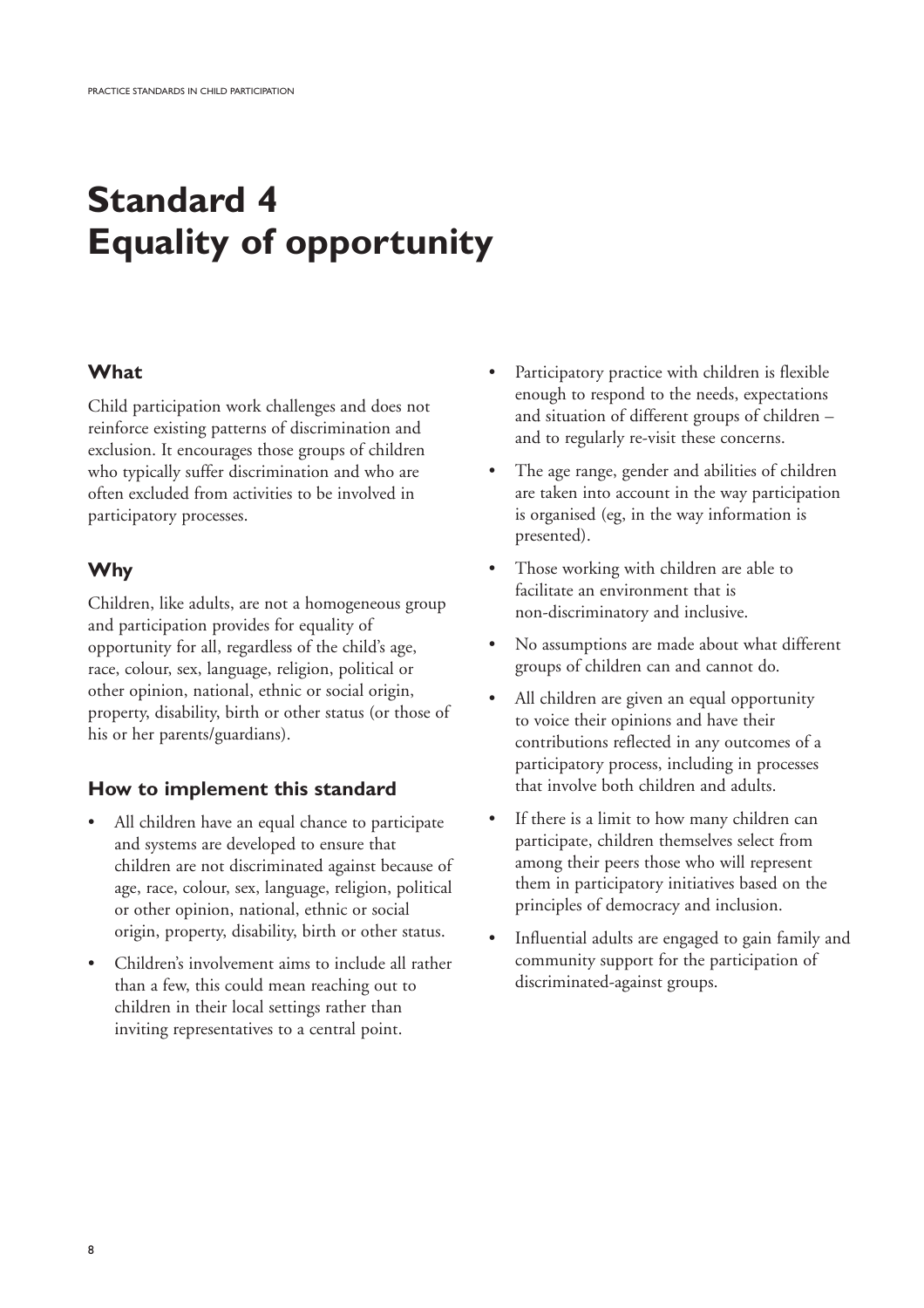# **Standard 5 Staff are effective and confident**

## **What**

Adult staff and managers involved in supporting/ facilitating children's participation are trained and supported to do their jobs to a high standard.

## **Why**

Adult workers can only encourage genuine children's participation effectively and confidently if they have the necessary understandings and skills.

- All staff and managers are sensitised to children's participation and understand the organisational commitment to children's participation.
- Staff are provided with appropriate training, tools and other development opportunities in participatory practice to enable them to work effectively and confidently with children of different ages and abilities.
- Staff are properly supported and supervised, and evaluate their participation practice.
- Specific technical skills or expertise (eg, in communication, facilitation, conflict resolution or multi-cultural working) is built up through a combination of recruitment, selection, staff development and practice exchange.
- Relations between individual staff, and between staff and management, model appropriate behaviour, treating each other with respect and honesty.
- Support is provided for managers and staff for whom children's participation represents a significant personal or cultural change, without this being regarded as a problem.
- Staff are able to express any views or anxieties about involving children in the expectation that these will be addressed in a constructive way.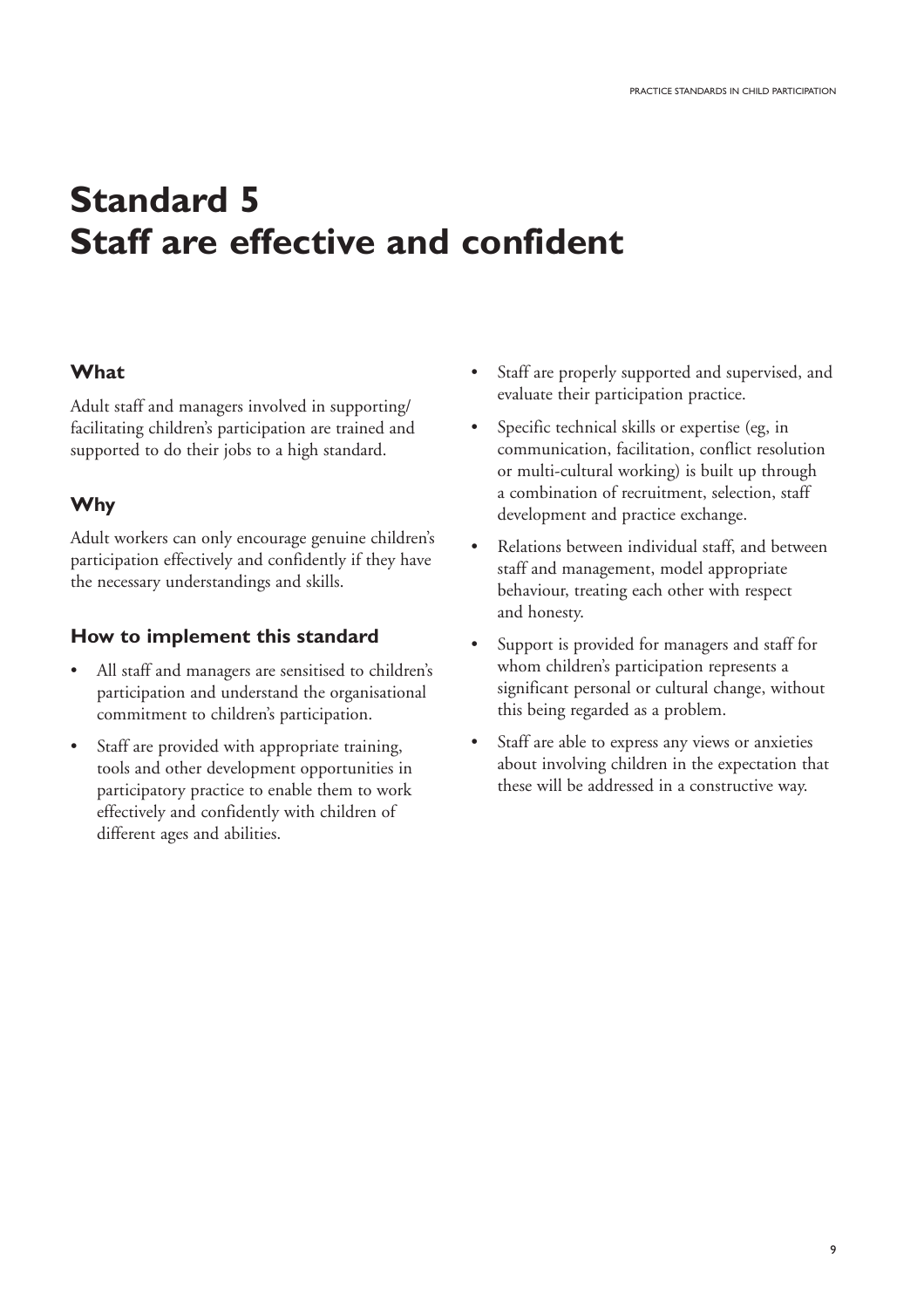# **Standard 6 Participation promotes the safety and protection of children**

#### **What**

Child protection policies and procedures form an essential part of participatory work with children.

*Please note: Save the Children staff should use these practice standards in conjunction with the organisation's child protection policy.*

## **Why**

Organisations have a duty of care to children with whom they work and everything must be done to minimise the risk to children of abuse and exploitation or other negative consequences of their participation.

- The protection rights of children are paramount in the way children's participation is planned and organised.
- Children involved in participation work are aware of their right to be safe from abuse and know where to go for help if needed.
- Skilled, knowledgeable staff are delegated to address and coordinate child protection issues during participatory processes.
- Staff organizing a participatory process have a child protection strategy that is specific to each process. The strategy must be well communicated and understood by all staff involved in the process.
- Safeguards are in place to minimise risks and prevent abuse (eg, children are adequately supervised and protected at all times; risk assessments are in place for residential activities away from home; children are protected from abuse from other children).
- Staff recognise their legal and ethical obligations and responsibilities (eg, in respect of their own behaviour or what to do if they are told about the inappropriate behaviour of others). A system for reporting critical incidents is in place and understood by all staff.
- Child protection procedures recognise the particular risks faced by some groups of children and the extra barriers they face to obtaining help.
- Careful assessment is made of the risks associated with children's participation in speaking out, campaigning or advocacy. Depending upon the risks identified, steps may be needed to protect children's identity or to provide follow-up measures to give protection (eg, to ensure their safe reintegration into their communities).
- Consent is obtained for the use of all information provided by children and information identified as confidential needs to be safeguarded at all times.
- A formal complaints procedure is set up to allow children involved in participatory activities to make a complaint in confidence about any issue concerning their involvement. Information about the complaints procedure is accessible to children in relevant languages and formats.
- No photographs, videos or digital images of a child can be taken or published without that child's explicit consent for a specific use.
- Unless otherwise agreed, it must not be possible to trace information back to individual/groups of children.
- Responsibilities relating to liability, safety, travel and medical insurance are clearly delegated and effectively planned for.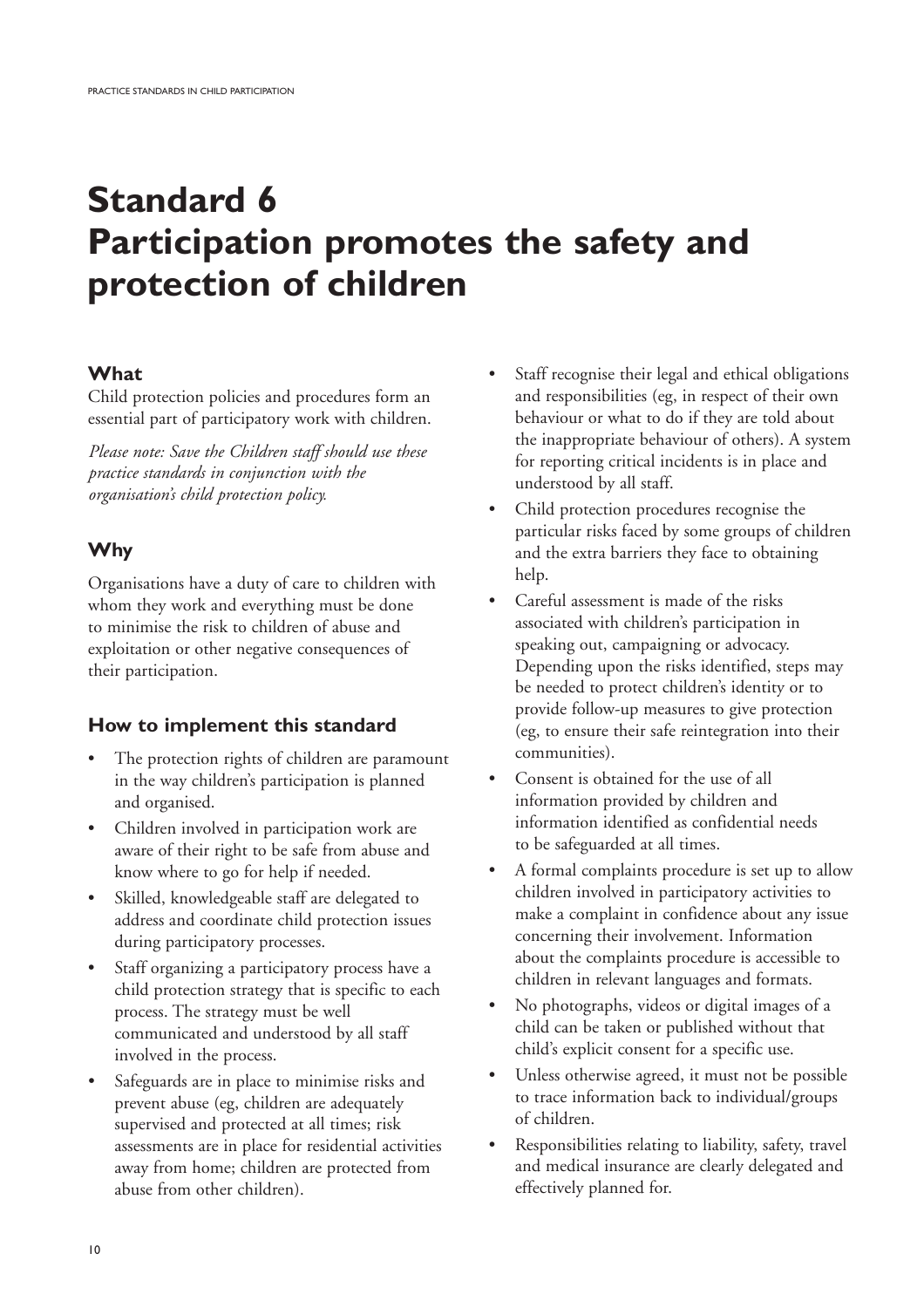# **Standard 7 Ensuring follow-up and evaluation**

#### **What**

Respect for children's involvement is indicated by a commitment to provide feedback and/or follow-up and to evaluate the quality and impact of children's participation.

## **Why**

It is important that children understand what has been the outcome from their participation and how their contribution has been used. It is also important that, where appropriate, they are given the opportunity to participate in follow-up processes or activities. As a key stakeholder, children are an integral part of monitoring and evaluation processes.

- Children are supported to participate in follow-up and evaluation processes.
- Follow-up and evaluation is addressed during the planning stages, as an integral part of any participation initiative.
- Children are supported and encouraged to share their participatory experiences with peer groups, local communities, organisations and projects with which they may be involved.
- Children are given rapid and clear feedback on the impact of their involvement, the outcome of any decisions, next steps and the value of their involvement.
- Feedback reaches all children involved.
- Children are asked about their satisfaction with the participation process and for their views on ways in which it could be improved.
- The results of monitoring and evaluation are communicated back to the children involved in an accessible and child-friendly way, and their feedback is taken into account in future participation work.
- Mistakes identified through evaluation are acknowledged and commitments given about how lessons learned will be used to improve participatory processes in the future.
- Adults will evaluate how they have translated and implemented children's priorities and recommendations into their policies, strategies and programmes.
- Sustainability of support is discussed with children. Adults will provide clear feedback to children regarding the extent/limit of their commitment to support children's ongoing initiatives and organisations. If ongoing support is not possible, adults will provide children with resources and support to make contact with other agencies who can support them.